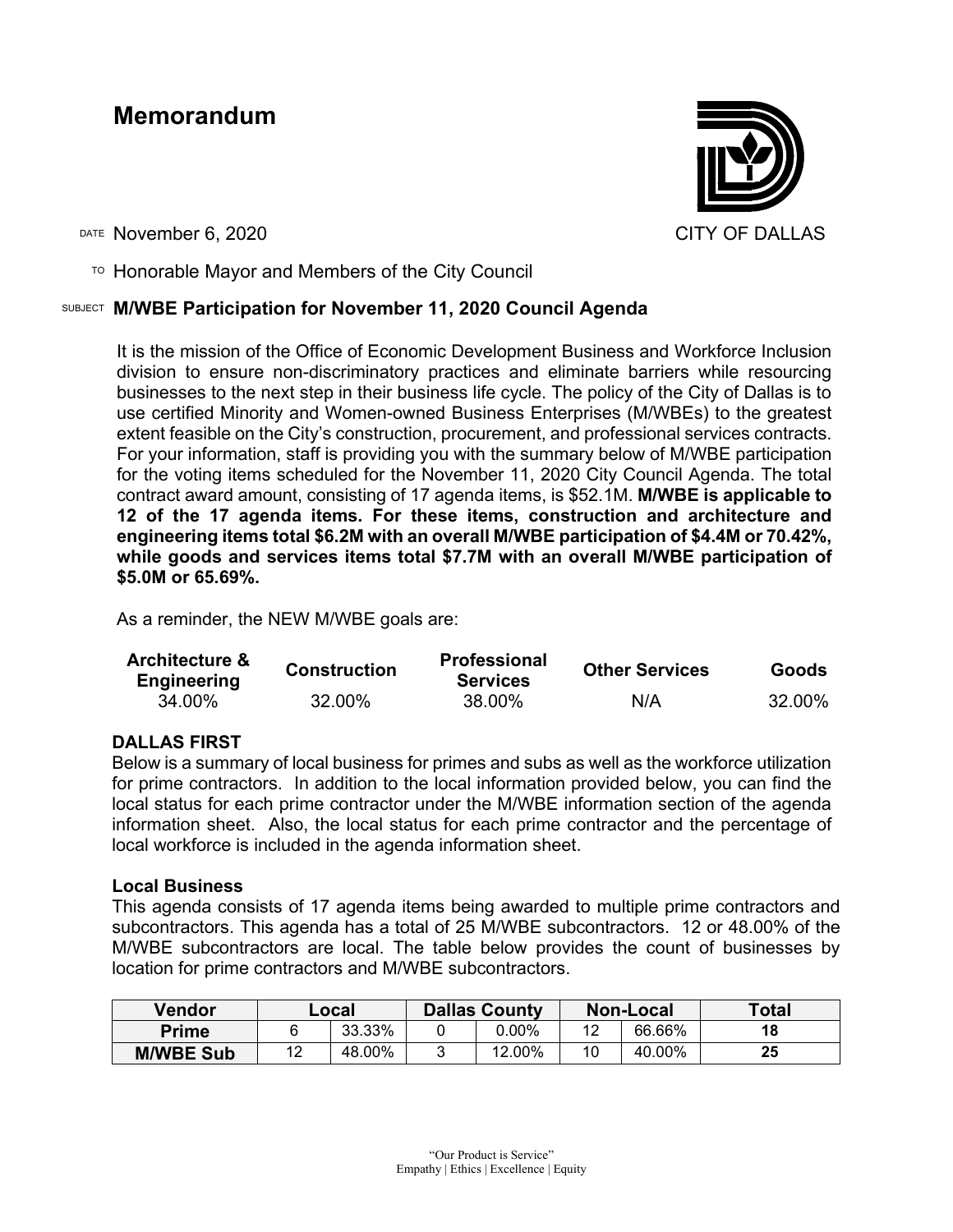DATE November 6, 2020

## SUBJECT **M/WBE Participation for November 11, 2020 Council Agenda**

#### **Local Workforce**

This agenda consists of 17 agenda items with a total of 18 prime contractors (one agenda item has two prime contractors). **Seven prime contractors or 41.18% of prime contractors reported a local workforce composition greater than 20.00%.** 

#### **2017 Bond Program – November 11, 2020 Council Agenda**

Business and Workforce Inclusion continues to work diligently with the Bond Program Office to ensure, not only that the M/WBE goals are met, but to also include diverse teams on the bond program projects. This agenda includes three agenda items that are funded by 2017 bond funds. **These three items total \$4.8M with an overall M/WBE participation of \$4.0M or 82.69%.**

#### **2017 Bond Program – Inception to Date**

2017 Bond Program ITD consists of 251 items totaling \$447.5M with an overall M/WBE participation of \$195.5 or 43.70%.

#### **Highlighted Items:**

### **Spoken Language Interpretation and Associated Equipment Rental – Multiple Departments**

**Agenda Item No. 39** Authorize a three-year service price agreement in the amount of \$642K for spoken language interpretation and associated equipment rental, American Sign Language interpretation, and translation services. **This item includes participation from two M/WBE vendors resulting in \$573K participation or 89.23% M/WBE participation on a 23.80% goal.**

#### **Janitorial Services – Department of Aviation**

**Agenda Item No. 40** Authorize a five-year service contract, with three one-year renewal options, in the amount of \$2.5M for janitorial services for the Department of Aviation. **This item includes participation from three M/WBE vendors resulting in \$1.1M participation or 43.68% M/WBE participation on a 23.80% goal.**

Please feel free to contact me if you have any questions or should you require additional information.

Zarin D. Gracey Assistant Director Office of Economic Development

c: T.C. Broadnax, City Manager Chris Caso, City Attorney Mark Swann, City Auditor Bilierae Johnson, City Secretary Preston Robinson, Administrative Judge Kimberly Bizor Tolbert, Chief of Staff to the City Manager Majed A. Al-Ghafry, Assistant City Manager

Jon Fortune, Assistant City Manager Joey Zapata, Assistant City Manager Dr. Eric A. Johnson, Chief of Economic Development and Neighborhood Services M. Elizabeth Reich, Chief Financial Officer M. Elizabeth (Liz) Cedillo-Pereira, Chief of Equity and Inclusion Directors and Assistant Directors

"Our Product is Service" Empathy | Ethics | Excellence | Equity